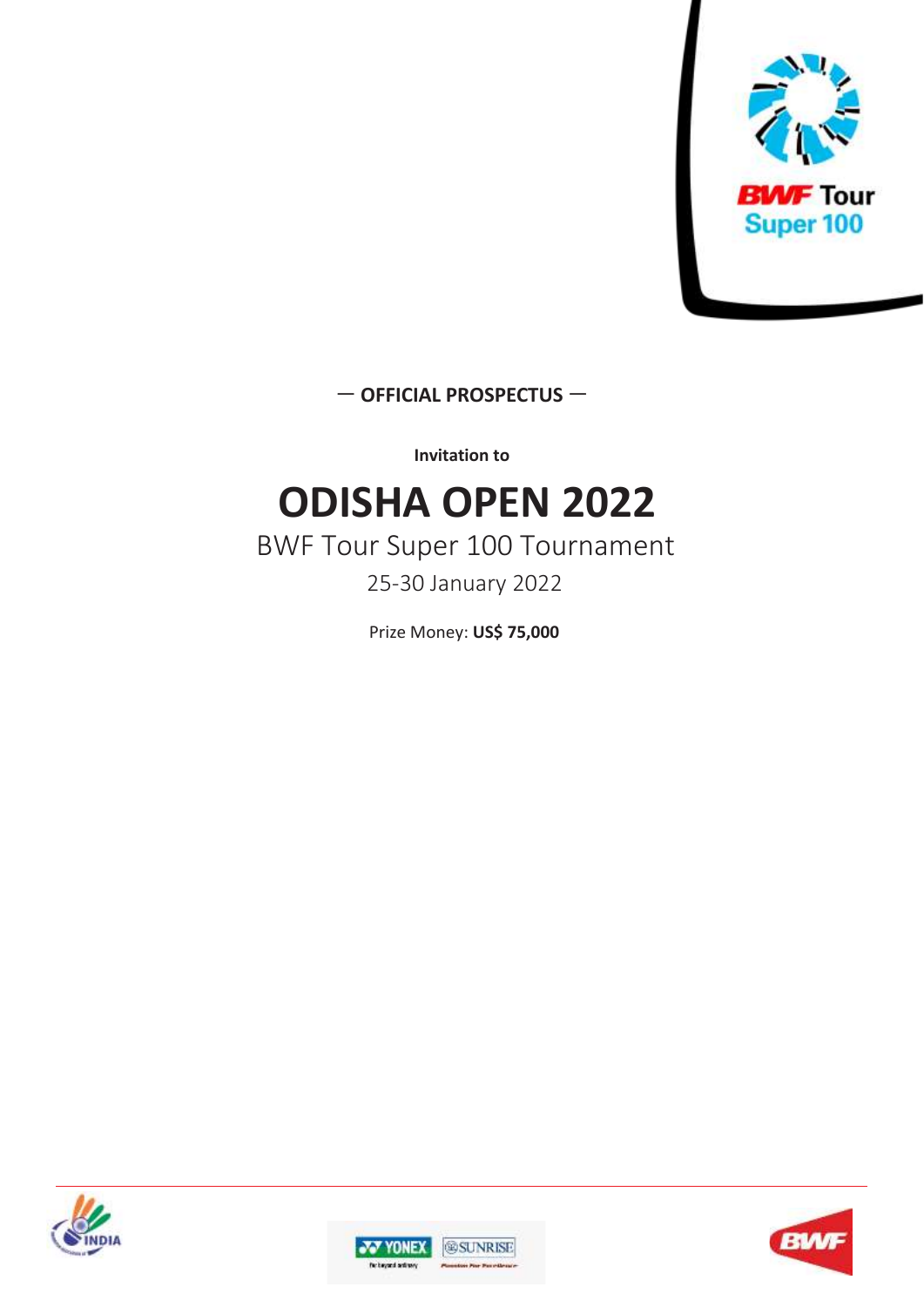



Dear Member Associations,

We are pleased to welcome you to this new edition of the ODISHA Open 2022 of Badminton. We are counting on your presence and your support to make this tournament a success and make the athletes want to come back for the next few years. ............................................

**Dr. Himanta Biswa Sarma President, Badminton Association of India**





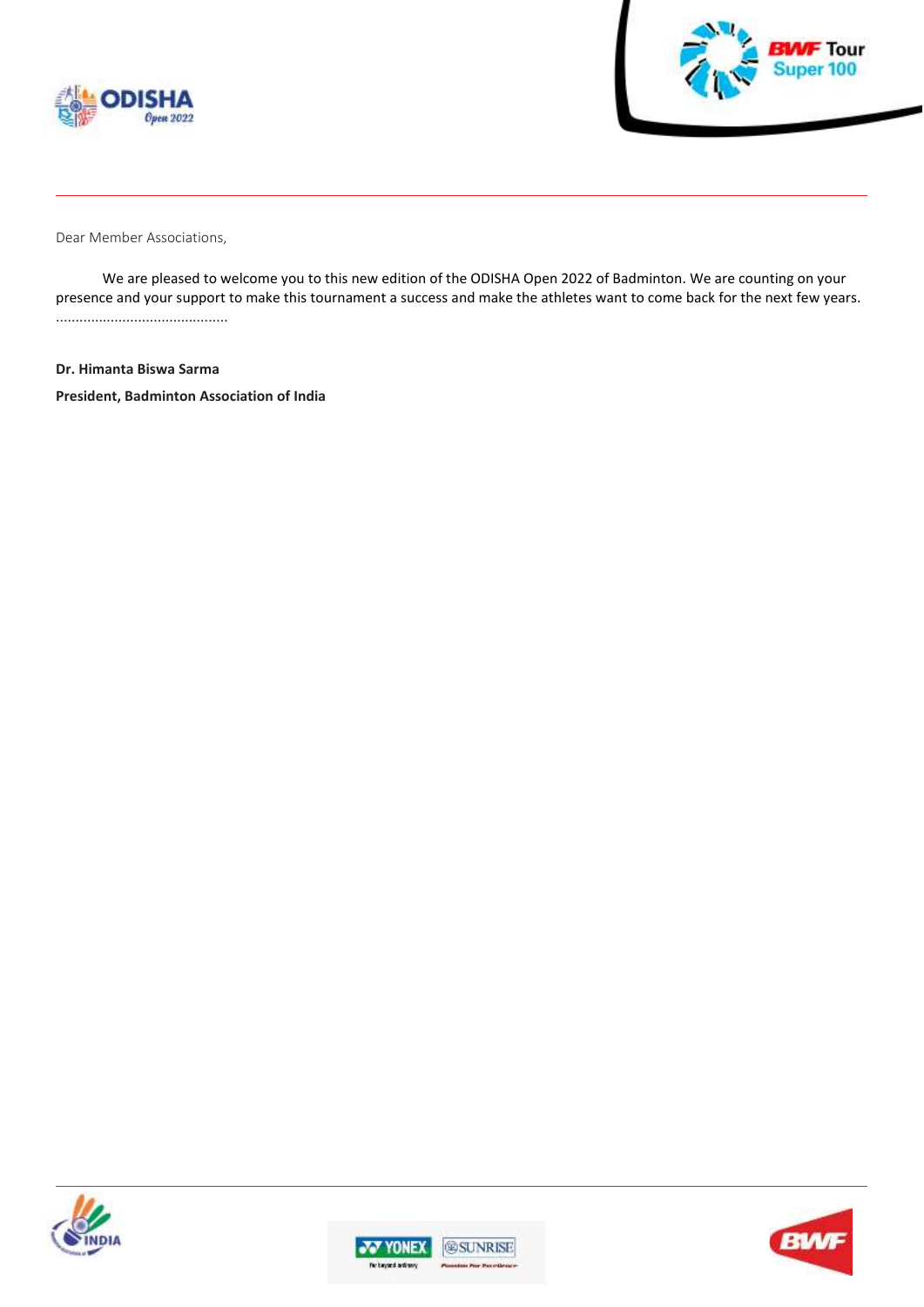



### **1. General Details**

| <b>Organiser</b>                   | <b>Badminton Association of India</b><br>Jawahar Lal Nehru Indoor Stadium<br>Cutttack, Odisha |
|------------------------------------|-----------------------------------------------------------------------------------------------|
|                                    | T: +91 94371 79747<br>E: indias100@badmintonindia.org W: www.badmintonindia.org               |
| <b>Sanction</b>                    | <b>Badminton World Federation</b>                                                             |
| Date                               | Tuesday 25 <sup>th</sup> to Sunday 30 <sup>th</sup> January 2022                              |
| <b>Competition</b><br><b>Venue</b> | Jawahar Lal Nehru Indoor Stadium<br>Cutttack, Odisha<br>India                                 |
| <b>Media Links</b>                 | Championship's website: www.badmintonindia.org                                                |
|                                    | @Badmintonassociationofindia > Badminton Association of India<br>@BAI_MediaO@BAI_Media        |
| <b>Referee Team</b>                | Referee: Nicos Vladimirou (CYP) / Email: nicosv@cytanet.com.cy                                |
|                                    | Deputy Referees: Erik Ligtvoet (NED) / Email: eligtvoet@badminton.nl                          |
|                                    | <b>Local Deputy Referee:</b><br>Name Sharad Varma (IND) / Email: sfvarma@gmail.com            |
| <b>Useful Contacts</b>             | Local Host Orissa State Badminton Association                                                 |
|                                    | Dr. Himanta Biswa Sarma<br>Chairman Tournament Committee                                      |
|                                    | Sh. Vineel Krishna, IAS<br>President, Organizing Committee                                    |
|                                    | Sh. Ajay Kumar Singhania<br>Hony. General Secretary, Badminton Association of India           |
|                                    | Sh, Nileen Kumar<br><b>Organising Secretary</b><br>E: indias100@badmintonindia.org            |







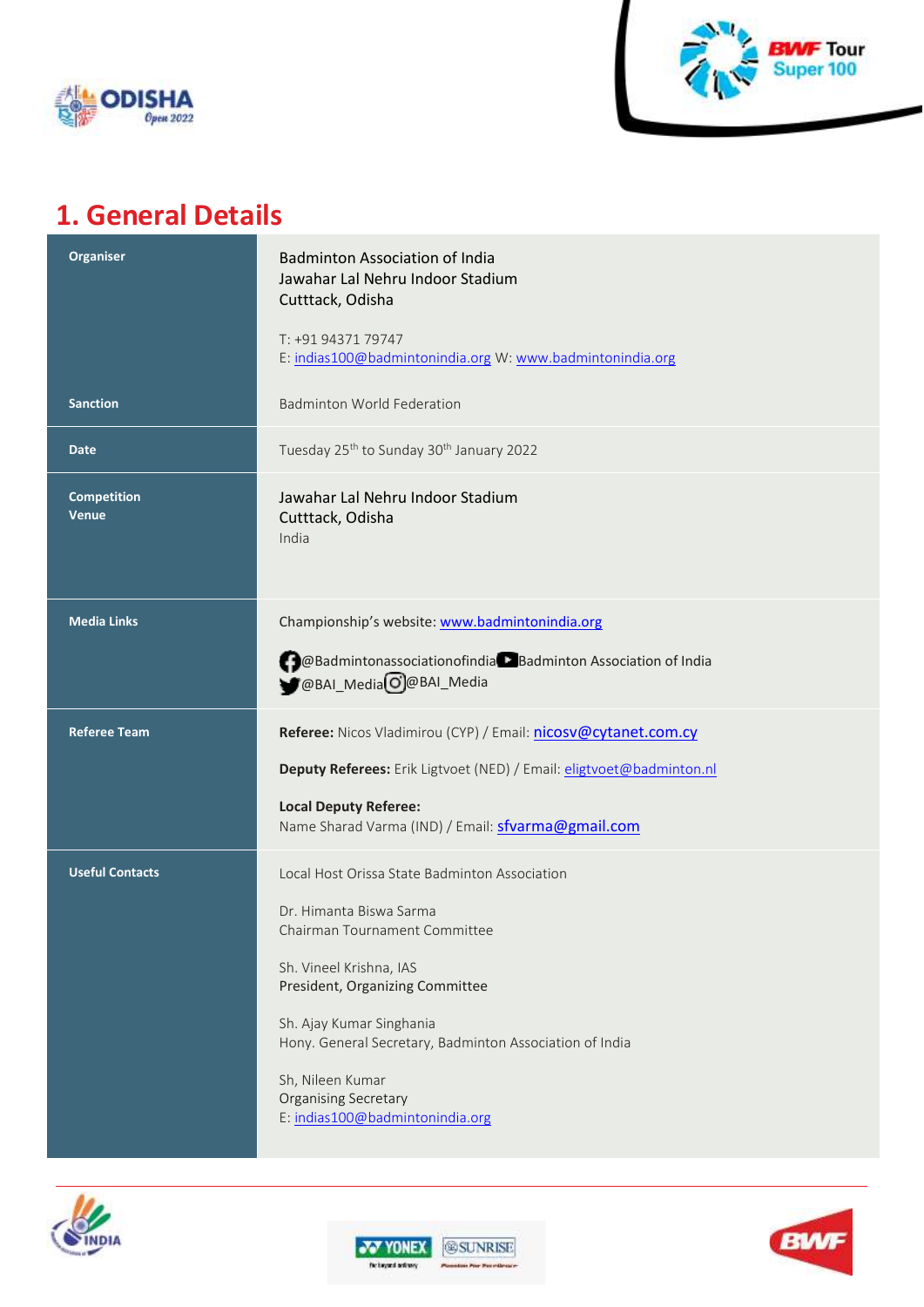



#### Sh. Fine C Dathan Competition Manager E: [indias100@badmintonindia.org](mailto:indias100@badmintonindia.org)

**Insurance coverage**

Players and all members of the national delegation shall hold valid insurance for damages of any nature caused to third parties. Such insurance shall cover bodily injury, including medical and hospitalization expenses incurred in the host country, as well as all expenses and costs associated to repatriating the injured party to its country of residence.

**Indemnity To the extent permitted by applicable law, all players and members of the national** delegation shall release the BWF, the Tournament Organiser, and their respective officers, officials, employees, agents and representatives, from any and all liability, damage, loss, cost or expense that such players and members of the national delegation may incur as a result or in connection with their participation to the Tournament.

**Participant Agreement for Use of Photographs and Videos**

Players and all members of the national delegation shall agree to give the BWF and the Tournament Organiser full television and motion picture rights, including permission to film players and members of the national delegation during all matches and activities around the Tournament, for any commercial, news or other purpose together with the right to transfer such right, including without compensation.

### **2. Entry Details**

**Regulations** This tournament will be run in accordance with, but not limited to, the Badminton World Federation





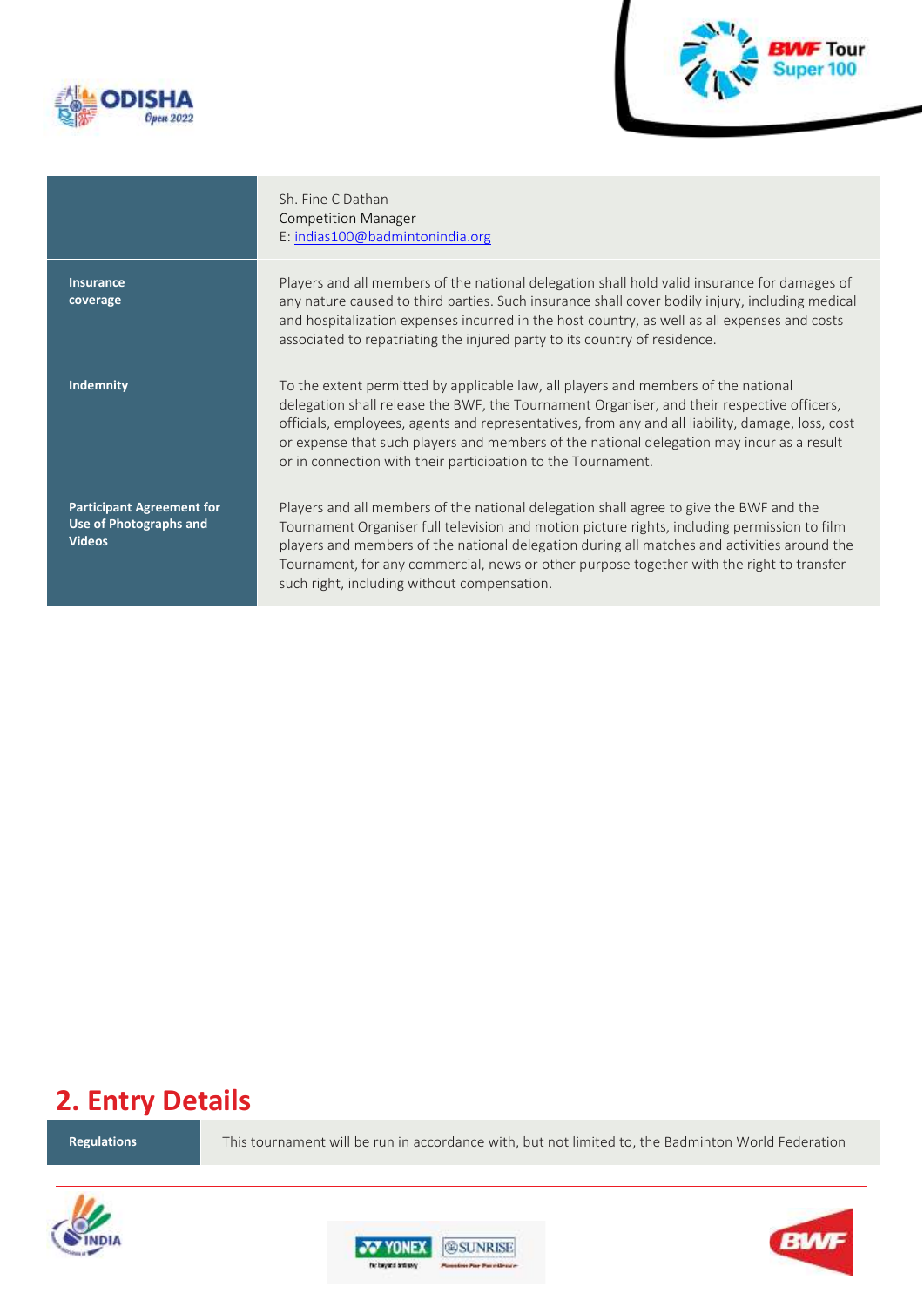



| (Conditions of<br>Play)                                  | (BWF) Statutes, General Competition Regulations (GCR), and BWF World Tour Regulations. In the<br>event of any dispute, the decision of the Tournament Referee will be final.                                                                                                                 |                                                                                                                                                                                                                                                                           |                                              |                                                     |  |
|----------------------------------------------------------|----------------------------------------------------------------------------------------------------------------------------------------------------------------------------------------------------------------------------------------------------------------------------------------------|---------------------------------------------------------------------------------------------------------------------------------------------------------------------------------------------------------------------------------------------------------------------------|----------------------------------------------|-----------------------------------------------------|--|
|                                                          | This tournament will strictly enforce the Clothing, Equipment, and Advertising Regulations as outlined<br>in the BWF GCR $20 - 24$ . This includes restrictions of certain colours for shirts, shorts, and skirts to<br>avoid issues with virtual advertising on TV courts, as per GCR 21.7. |                                                                                                                                                                                                                                                                           |                                              |                                                     |  |
| <b>Scoring System</b>                                    |                                                                                                                                                                                                                                                                                              | Best of three games to 21 points, as per the Laws of Badminton (BWF Statute 4.1)                                                                                                                                                                                          |                                              |                                                     |  |
| <b>Key Dates</b>                                         | <b>Entry Deadline</b>                                                                                                                                                                                                                                                                        |                                                                                                                                                                                                                                                                           | Tuesday, 28/12/2021                          |                                                     |  |
|                                                          | <b>World Ranking Date for M&amp;Q Report</b>                                                                                                                                                                                                                                                 |                                                                                                                                                                                                                                                                           | Tuesday, 28/12/2021                          |                                                     |  |
|                                                          | <b>Publication Date for M&amp;Q Report</b>                                                                                                                                                                                                                                                   |                                                                                                                                                                                                                                                                           | Friday, 31/12/2021                           |                                                     |  |
|                                                          | <b>World Ranking Date of Seeding Report</b>                                                                                                                                                                                                                                                  |                                                                                                                                                                                                                                                                           | Tuesday, 28/12/2021                          |                                                     |  |
|                                                          | <b>Publication Date for Seeding Report</b>                                                                                                                                                                                                                                                   |                                                                                                                                                                                                                                                                           | Friday, 31/12/2021                           |                                                     |  |
|                                                          | Last Date to Withdraw without Penalty                                                                                                                                                                                                                                                        |                                                                                                                                                                                                                                                                           | Monday, 03/01/2022                           |                                                     |  |
|                                                          | <b>Draw Date</b>                                                                                                                                                                                                                                                                             |                                                                                                                                                                                                                                                                           | Tuesday, 04/01/2022                          |                                                     |  |
|                                                          |                                                                                                                                                                                                                                                                                              |                                                                                                                                                                                                                                                                           |                                              |                                                     |  |
| <b>Draws</b>                                             | Grade $2$ – Levels 6                                                                                                                                                                                                                                                                         |                                                                                                                                                                                                                                                                           |                                              |                                                     |  |
|                                                          | <b>Event</b>                                                                                                                                                                                                                                                                                 | <b>Direct Main Draw</b><br><b>Entries</b>                                                                                                                                                                                                                                 | <b>Qualifying Positions</b><br>for Main Draw | <b>Maximum Entries in</b><br><b>Qualifying Draw</b> |  |
|                                                          | Men's Singles                                                                                                                                                                                                                                                                                | 40                                                                                                                                                                                                                                                                        | 8                                            | 32                                                  |  |
|                                                          | Women's Singles                                                                                                                                                                                                                                                                              | 28                                                                                                                                                                                                                                                                        | $\overline{4}$                               | 16                                                  |  |
|                                                          | Men's Doubles                                                                                                                                                                                                                                                                                | 28                                                                                                                                                                                                                                                                        | $\overline{4}$                               | 16                                                  |  |
|                                                          | Women's Doubles                                                                                                                                                                                                                                                                              | 28                                                                                                                                                                                                                                                                        | $\overline{4}$                               | 16                                                  |  |
|                                                          | <b>Mixed Doubles</b>                                                                                                                                                                                                                                                                         | 28                                                                                                                                                                                                                                                                        | $\overline{4}$                               | 16                                                  |  |
|                                                          |                                                                                                                                                                                                                                                                                              |                                                                                                                                                                                                                                                                           |                                              |                                                     |  |
| Online Entry -<br><b>International</b><br><b>Entries</b> | Group Entry system, using the following link:                                                                                                                                                                                                                                                | Entries for this tournament must be done by the Member Association using the BWF Online                                                                                                                                                                                   |                                              |                                                     |  |
|                                                          | https://bwf.tournamentsoftware.com/tournament/F7868A5D-665C-4901-8BE0-5157C6A3D6B8<br>If the Member Association requires a username and password to access the system, please<br>contact the BWF at the following email address:                                                             |                                                                                                                                                                                                                                                                           |                                              |                                                     |  |
|                                                          |                                                                                                                                                                                                                                                                                              |                                                                                                                                                                                                                                                                           |                                              |                                                     |  |
|                                                          | s.ramachandran@bwf.sport or hj.yee@bwfbadminton.org                                                                                                                                                                                                                                          |                                                                                                                                                                                                                                                                           |                                              |                                                     |  |
|                                                          | The entry deadline is Tuesday, 28THDecember 2021 at 23:59, BWF Headquarters time (+08:00 hrs<br>GMT). Late entries will not be accepted.                                                                                                                                                     |                                                                                                                                                                                                                                                                           |                                              |                                                     |  |
|                                                          |                                                                                                                                                                                                                                                                                              | After the entry deadline, the BWF Online Group Entry System will send notification to all<br>participating Member Associations confirming receipt of final entries.<br>Receipt of this notification is the conclusive evidence of receipt of entries before the deadline. |                                              |                                                     |  |







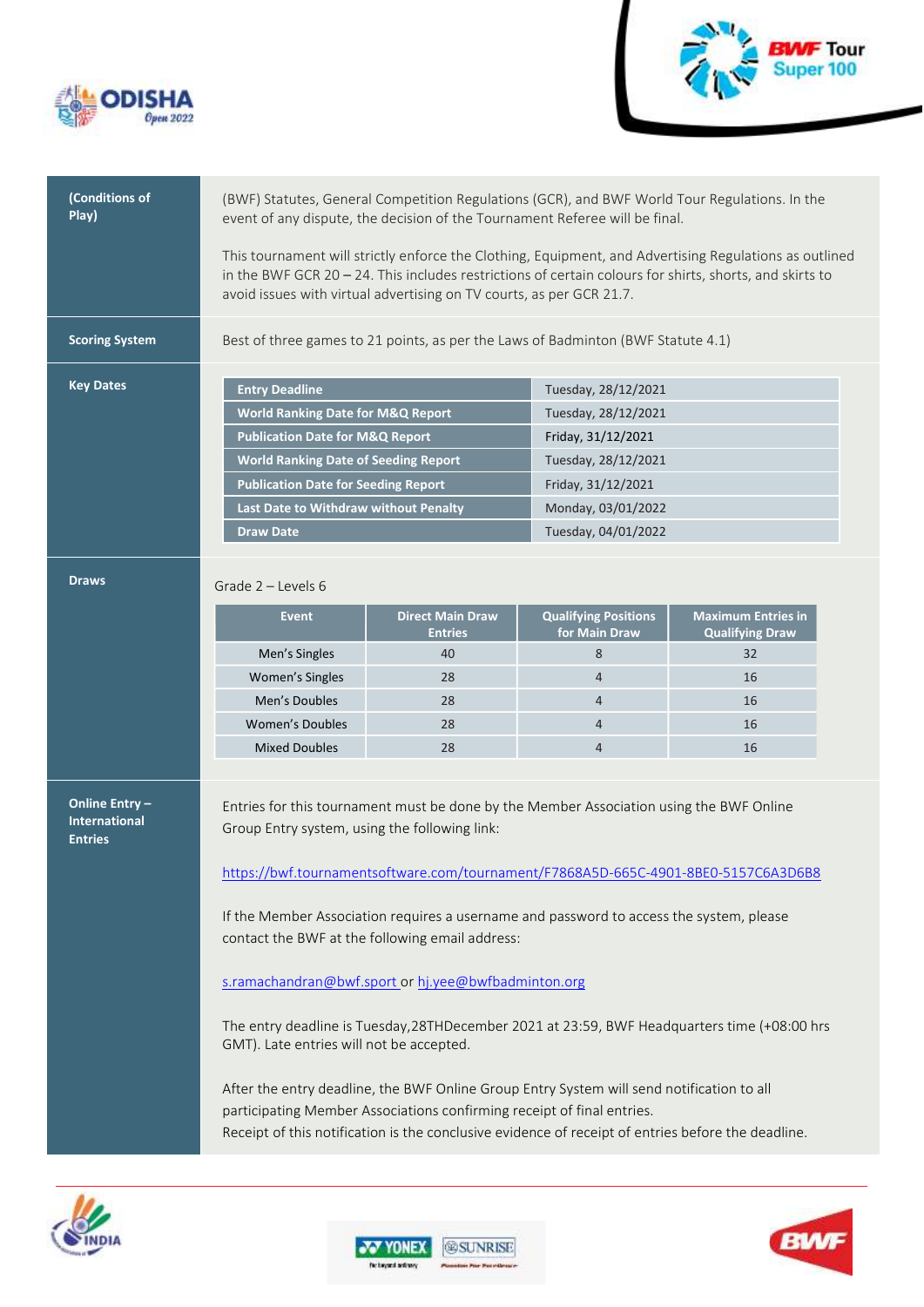



Member Associations should contact BWF immediately if such notice is not received by Wednesday, 22/12/2021 at 12:00 hrs. BWF Headquarters time.

If no objection is received by BWF by Thursday, 23/12/2021 at 23:59 hrs. BWF Headquarters time, the entries shall be deemed to be correct. No complaints/objections will be entertained after this point.

Eligible player wishing to enter through the hosting Member Association must follow a different

**Online Entry – Hosting Member Association Entries**

Withdrawals The management of withdrawals will be run in accordance with BWF GCR 13 and 14.

**Last date of Entry for Indian Registered Players is 21st December 2021.**

Member Associations can withdraw their entries through the BWF Online Group Entry system until the last date of withdrawal without penalty (see Key Dates Section).

Withdrawals made after this date will incur a penalty in accordance with the BWF Table of Offences and Penalties (BWF Statute 2.5).

Please ensure that the Tournament Referee and Host Organiser are notified immediately in writing, clearly stating the reason for the withdrawal.

If a Member Association needs to withdraw any entries once players have arrived in the host city, notification of withdrawal must be made by the Team Manager in person to the Tournament Referee, or Deputy Referee(s), and must also be confirmed in writing to:

Referee: TBC; Email: TBC

process to international entries.

Host Organiser Contact: Mr. Nileen Kumar; Email[: indias100@badmintonindia.org](mailto:indias100@badmintonindia.org)





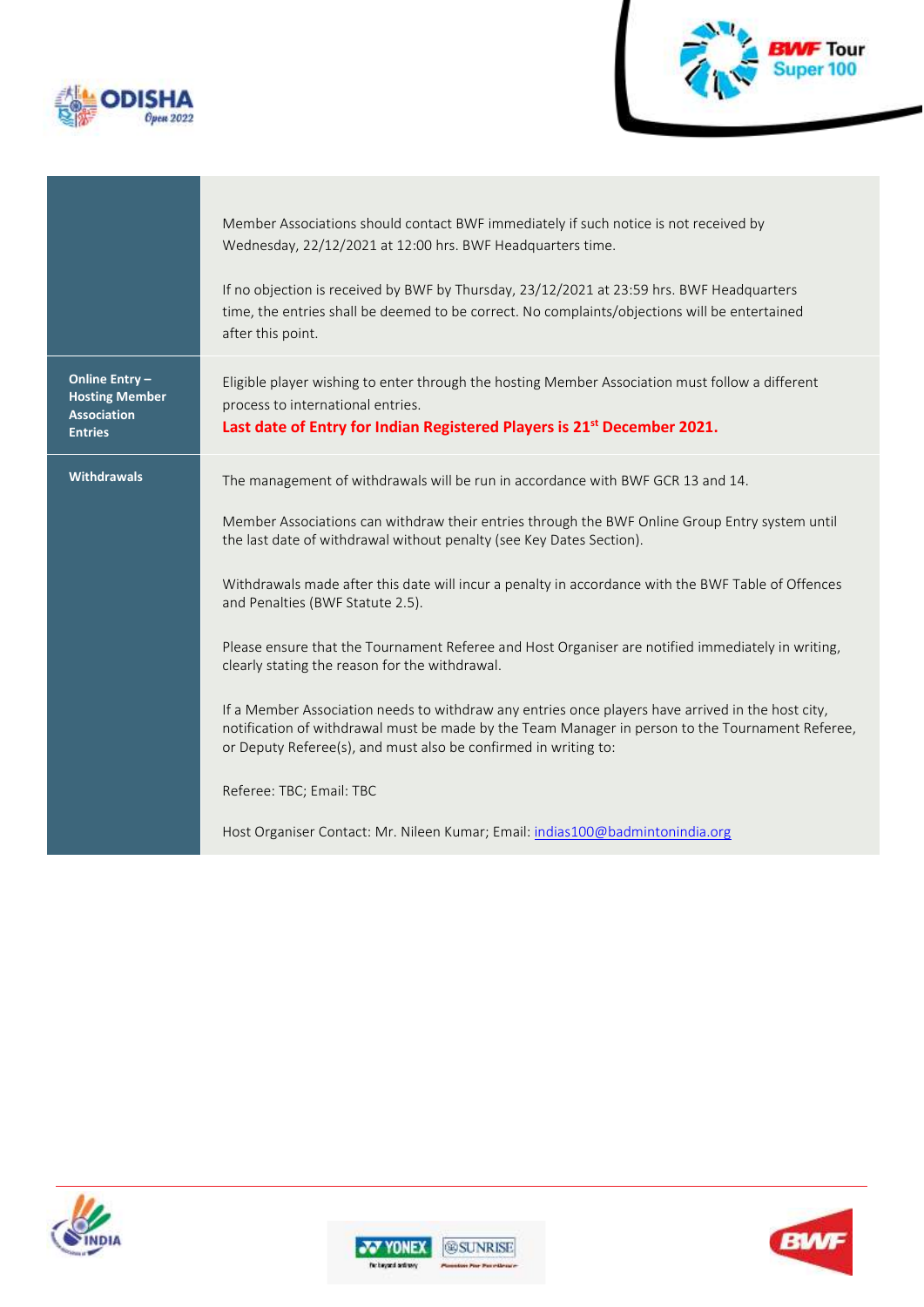



### **3. Tournament Details**

**Prize Money** A prize fund of USD\$75,000 will be distributed in accordance with BWF Statute 5.3.5 and awarded as per the table below.

> US\$75,000/- (subject to withholding taxes as per regulations of Government of India. Present minimum rate is 20.60%).

|                        | <b>Winner</b> | <b>Runner</b><br>Up | <b>Semi</b><br><b>Finalist</b> | Quarter<br><b>Finalist</b> | Last 16    |
|------------------------|---------------|---------------------|--------------------------------|----------------------------|------------|
| Men's Singles          | \$5,625       | \$2,850             | \$1,087.50                     | \$450                      | \$262.50   |
| <b>Women's Singles</b> | \$5,625       | \$2,850             | \$1,087.50                     | \$4500                     | \$262.50   |
| Men's Doubles          | $$5,925*$     | $$2,850*$           | $$1,050.00*$                   | $$543.75*$                 | \$281.25*  |
| <b>Women's Doubles</b> | $$5,925*$     | $$2,850*$           | $$1,050.00*$                   | $$543.75*$                 | $$281.25*$ |
| <b>Mixed Doubles</b>   | $$5,925*$     | \$2,850*            | \$1,050.00*                    | $$543.75*$                 | $$281.25*$ |
| $\ast$<br>-----------  |               |                     |                                |                            |            |

– per pair

| <b>Competition</b><br><b>Schedule</b> | Day                                                                                                                       | <b>Event</b>   | <b>Round</b>                                 | <b>Courts</b>  | <b>Doors</b><br>Open | <b>Start</b> | <b>End</b> |
|---------------------------------------|---------------------------------------------------------------------------------------------------------------------------|----------------|----------------------------------------------|----------------|----------------------|--------------|------------|
|                                       | Tuesday<br>25/01/2022                                                                                                     | MS/WS/MD/WD/XD | All qualifying<br>rounds & MS<br>round of 64 | $\overline{4}$ | 07:00                | 09:00        | 22:00      |
|                                       | Wednesday<br>26/01/2022                                                                                                   | MS/WS/MD/WD/XD | Round of 32                                  | $\overline{4}$ | 07:00                | 09:00        | 22:00      |
|                                       | Thursday<br>27/01/2022                                                                                                    | MS/WS/MD/WD/XD | Round of 16                                  | $\overline{4}$ | 09:00                | 11:00        | 20:00      |
|                                       | Friday<br>28/01/2022                                                                                                      | MS/WS/MD/WD/XD | <b>Ouarter Finals</b>                        | 3              | 11:00                | 13:00        | 19:00      |
|                                       | Saturday<br>29/01/2022                                                                                                    | MS/WS/MD/WD/XD | Semi Finals                                  | $\overline{2}$ | 11:00                | 13:00        | 20:00      |
|                                       | Day<br>Date                                                                                                               | MS/WS/MD/WD/XD | Finals                                       | $\mathbf{1}$   | 12:00                | 13:00        | 19:00      |
|                                       | Times and order of play may be changed at the discretion of the Tournament Referee, and all end times are<br>approximate. |                |                                              |                |                      |              |            |
| <b>Official Shuttle</b>               | Yonex AS - 50                                                                                                             |                |                                              |                |                      |              |            |
| <b>Practice Facilities</b>            | Practice Facility Information:                                                                                            |                |                                              |                |                      |              |            |
|                                       | . Location: Practice venue 1- KIIT Campus, Bhubaneswar<br>•Number of Courts: 3+2                                          |                |                                              |                |                      |              |            |

- •Schedule: 08:00 to 20:00
- •Booking/Reservation information: <https://forms.gle/ivKfGArsaJc96cxu5>





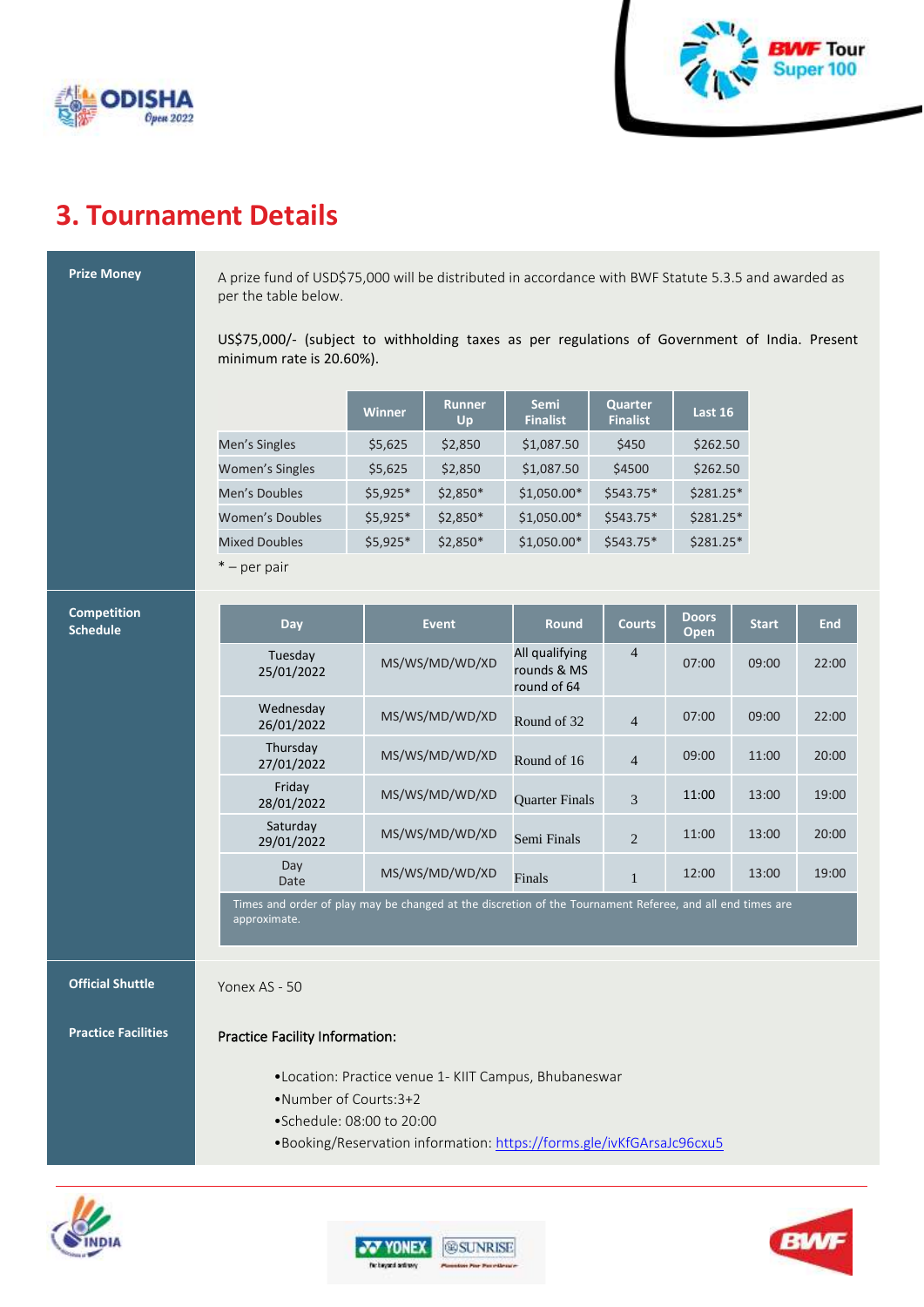



|                                          | <b>Competition Courts Information:</b>                                                                                                                                                                                                                                                                                                                                                                                                                                                                                                                                                                              |
|------------------------------------------|---------------------------------------------------------------------------------------------------------------------------------------------------------------------------------------------------------------------------------------------------------------------------------------------------------------------------------------------------------------------------------------------------------------------------------------------------------------------------------------------------------------------------------------------------------------------------------------------------------------------|
|                                          | • Schedule: 08:00 to 18:00 (24 <sup>th</sup> January 2022)<br>•Booking/Reservation Information: https://forms.gle/ivKfGArsaJc96cxu5<br>• Court Mat Color: Green                                                                                                                                                                                                                                                                                                                                                                                                                                                     |
|                                          | Warmup Courts Information: One Court in Venue                                                                                                                                                                                                                                                                                                                                                                                                                                                                                                                                                                       |
|                                          | Practice Shuttles Information: Each player will receive two practice shuttles.                                                                                                                                                                                                                                                                                                                                                                                                                                                                                                                                      |
| <b>Player Facilities</b>                 | <b>Player Lounge Information:</b><br>•Location: Near Marshalling Area<br>•Schedule:90mins prior to the session.<br>•Facilities Description: Snacks, Internet (Wi-Fi).<br><b>Stringing Services:</b><br>• Location: Warm Up Area<br>• Schedule: During Competition Hours from 24th January 2022.<br>• Cost: USD \$ 25<br>• Other: Complementary for Yonex Sponsored Players                                                                                                                                                                                                                                          |
| <b>Team Managers'</b><br><b>Meeting</b>  | The Team Managers' Meeting will be held at the following:<br>•Date: Monday, 24 <sup>th</sup> January 2022<br>•Time: 1700hrs<br>•Location: TBC<br>It is mandatory for all participating Member Associations (represented by designated Team Manager)<br>to attend the Team Managers' Meeting. Member Associations will be penalized for failing to attend, in<br>accordance with the BWF Table of Offences and Penalties (BWF Statute 2.5).<br>Member Associations are allowed to request representation by another Member Association,<br>provided that the Tournament Referee is notified in advance and approves. |
| <b>Umpire Briefing</b>                   | The Umpire Briefing will be held at the following:<br>•Date Monday, 24 <sup>th</sup> January 2022<br>•Time: 1600hrs.<br>•Location: TBC                                                                                                                                                                                                                                                                                                                                                                                                                                                                              |
| <b>Presentation</b><br><b>Ceremonies</b> | All prize ceremonies will take place on Sunday, 30 <sup>th</sup> January, 2022 immediately after the conclusion of<br>each final. Medals/trophies/other will be presented to all champions and finalists.<br>In accordance with Player Commitment Regulations (BWF Statue 5.3.6), all players participating in the<br>finals of a tournament must attend the final ceremonies directly after the match or must follow the                                                                                                                                                                                           |





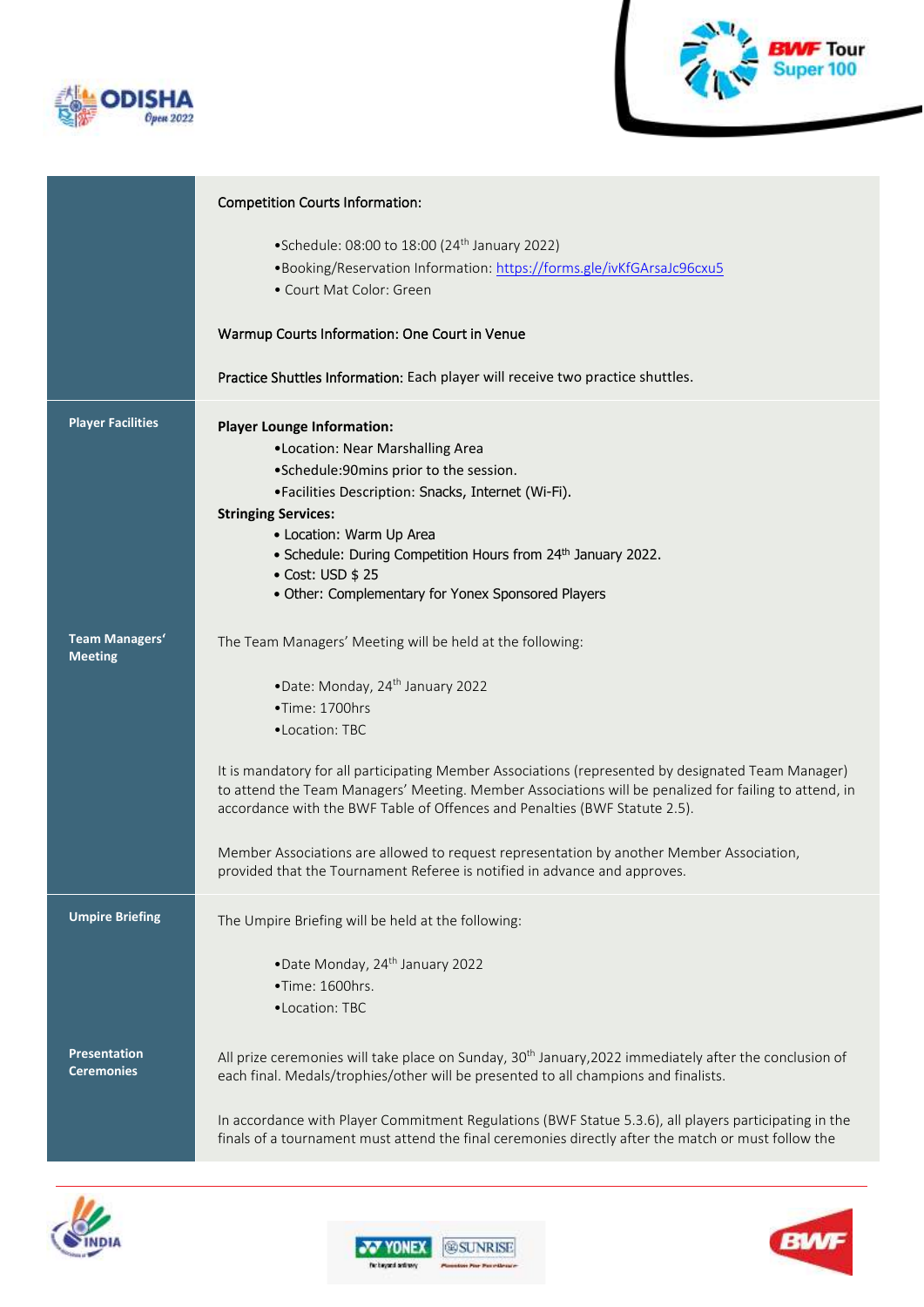



instructions given by the organisers regarding ceremony protocol. No equipment, including rackets and flags, are allowed to be brought onto the podium. Clothing worn during the ceremony must be in accordance with the BWF GCR. **Accreditation** Access to Tournament venues and other services is provided through personalized and photographic accreditation. Accreditation will only be issued after a player/entourage/official: a) Tests negative for COVID-19 upon arrival b) Submit to BWF/BAI the pre-departure negative COVID-19 PCR Test result-applicable to all foreign & Indian participants entering India and for tournament. c) Please send the pre-departure negative test result t[o indias100@badmintonindia.org](mailto:indias100@badmintonindia.org) Deadline to submit online accreditation is 04th January 2022. Access to Tournament venues and other services is provided through personalized and photographic accreditation. The number of complimentary accreditations passes available for Team Officials is dependent on the number of competing players from the same Member Association: **Number of Team Officials Accreditations Number of Member Association Players** Three or less 1 and 1 and 1 and 1 and 1 and 1 and 1 and 1 and 1 and 1 and 1 and 1 and 1 and 1 and 1 and 1 and 1 Four to Seven 2 Eight to 15 3 16 or more 4 and 200 minutes and 200 minutes and 200 minutes and 4 A limited number of additional accreditations passes for approved Team Officials will be available for purchase at a fee of USD\$150, charged to the respective Member Association, and payable at the tournament. **All Accredited personal must also undergo on arrival and, if required, departure COVID-19 tests, these costs will be borne by themselves/ MA. Each RT PCR tests cost approximately USD \$ 60.** The fee to replace any lost or damaged accreditation passes will be USD\$100 on each occasion, charged to the respective Member Association. The tournament reserves the right to refuse entry into any accredited venue or area or service (e.g., transportation) because of damaged or missing accreditation.**@SUNRISE UNEX**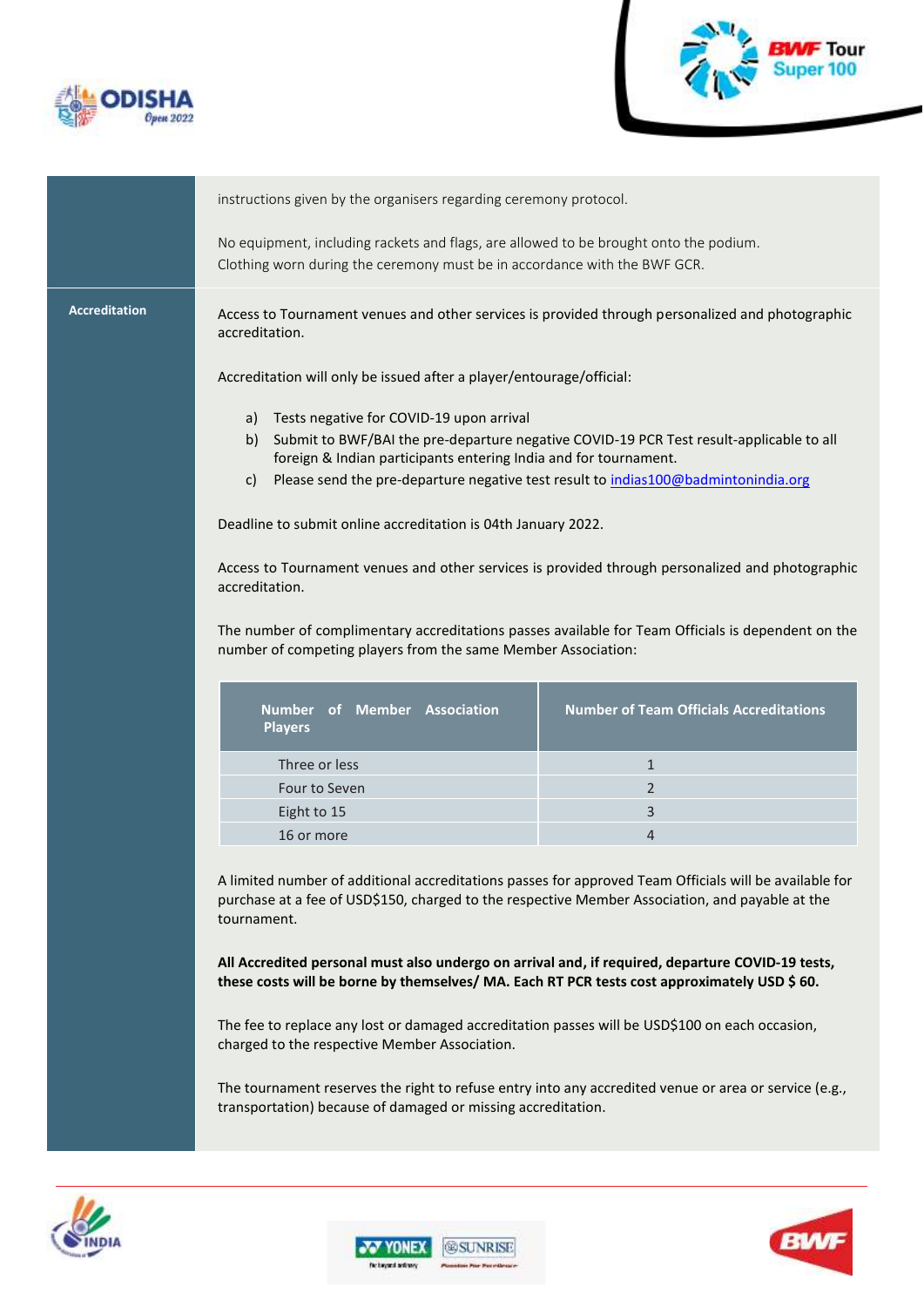



|                                                                                             | The fraudulent use of accreditation is strictly prohibited, and will result in access rights being<br>removed, and penalties being applied.                                                                                                              |
|---------------------------------------------------------------------------------------------|----------------------------------------------------------------------------------------------------------------------------------------------------------------------------------------------------------------------------------------------------------|
|                                                                                             | https://forms.gle/iaSpVQAhsji8iei77                                                                                                                                                                                                                      |
| <b>Medical Services</b>                                                                     | A medical officer and physiotherapist service will be available during the tournament, free of charge<br>to players.                                                                                                                                     |
|                                                                                             | An Emergency Care unit along with free Physio Services will be available during competition schedule.                                                                                                                                                    |
| <b>Anti-Doping</b>                                                                          | Doping control in badminton, in accordance with BWF Anti-Doping Regulations, is conducted out-of-<br>competition and in-competition with the collection of urine and/or blood samples.                                                                   |
|                                                                                             | Athletes are responsible for any substance found in their body. Before an athlete takes any<br>medication, they should check with their doctor, and if necessary, get a Therapeutic Use Exemption<br>(TUE).                                              |
|                                                                                             | For more information about anti-doping, please visit the BWF website:<br>https://corporate.bwfbadminton.com/integrity/anti-doping-overview/                                                                                                              |
| <b>Badminton</b><br>Integrity                                                               | Section 2.4 of the BWF Statutes (Code on The Prevention of The Manipulation of Competitions) relates<br>to anti-corruption and anti-match manipulation, and this code applies to all participants at this<br>tournament.                                 |
|                                                                                             | To protect the integrity of BWF sanctioned tournaments, participants are not allowed to bet in any<br>way on badminton matches, shall respect the principle of fair play, and shall not attempt to influence<br>the course or result of a game or match. |
|                                                                                             | Every person has an obligation to report to the BWF any approaches by anyone to gather inside<br>information or to change the outcome of a matches.                                                                                                      |
|                                                                                             | For more information, please refer to BWF's website:<br>https://corporate.bwfbadminton.com/integrity/anti-match-fixing-overview/                                                                                                                         |
| <b>Compliance with</b><br>General<br><b>Competition</b><br><b>Regulations</b><br>Clause 7.9 | GCR 7.9:<br>"In making or authorizing entries, the Member concerned is reconfirming its acceptance, and<br>acceptance by the Players being entered, of the BWF's regulations and Disciplinary processes."                                                |







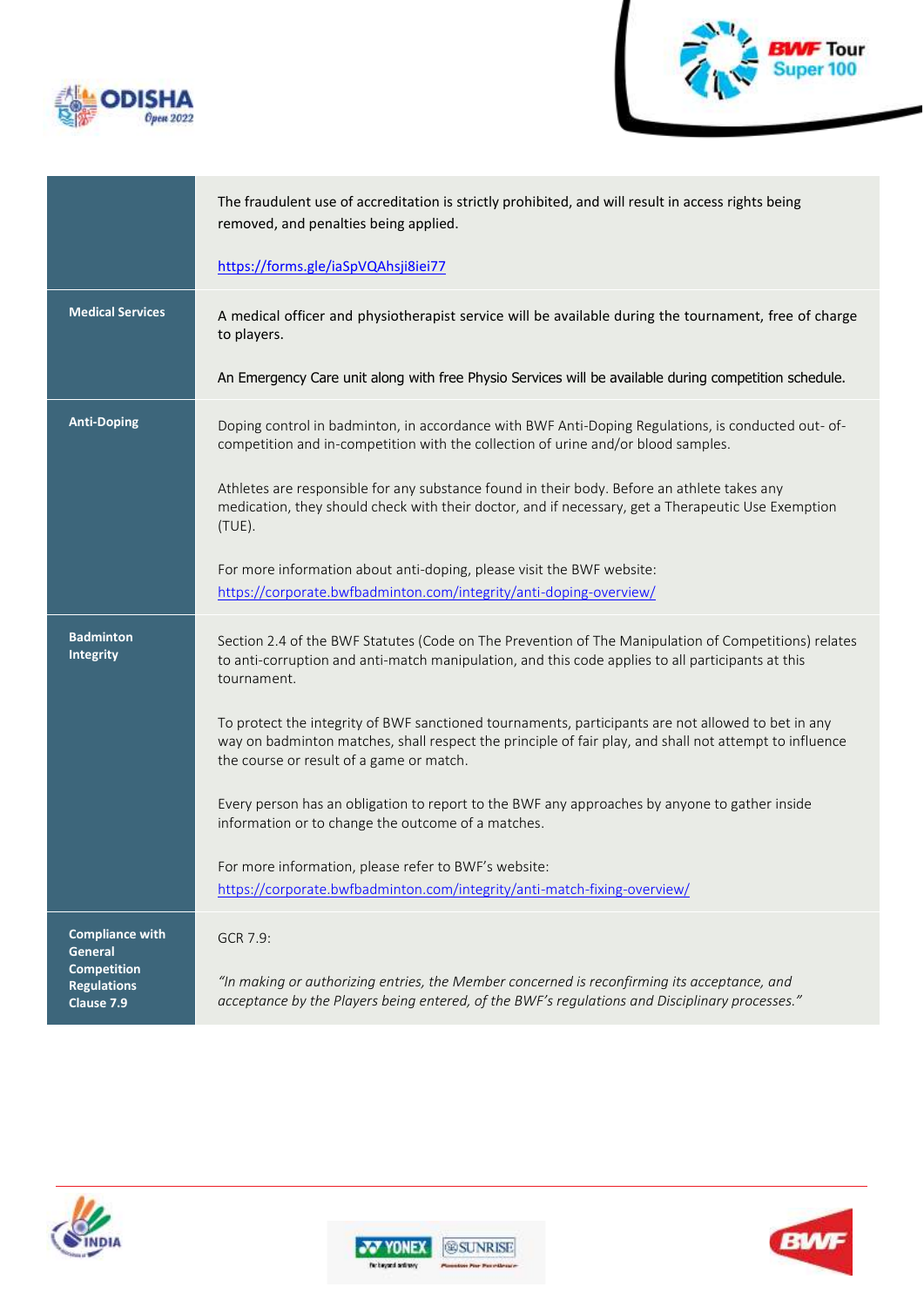



## **4. Travel & Visa Details**

| <b>Transport</b>          | Complimentary transportation will be provided by the tournament between the official venues:<br>competition venue, official hotel(s), practice venue (if separate from the competition venue), and<br>the following transportation hubs:<br>• AIRPORT(S) Biju Patnaik International Airport, Bhubaneswar                                                      |  |  |  |  |
|---------------------------|---------------------------------------------------------------------------------------------------------------------------------------------------------------------------------------------------------------------------------------------------------------------------------------------------------------------------------------------------------------|--|--|--|--|
|                           |                                                                                                                                                                                                                                                                                                                                                               |  |  |  |  |
|                           | To request transportation, please complete and return the Transportation Request Form by<br>Tuesday, 11 <sup>th</sup> January 2022:                                                                                                                                                                                                                           |  |  |  |  |
|                           | https://forms.gle/SMV3eNVcjgdXeNHAA                                                                                                                                                                                                                                                                                                                           |  |  |  |  |
| <b>Visas</b>              | If a visa is required to enter INDIA, we can provide a letter of invitation to assist with your<br>application.                                                                                                                                                                                                                                               |  |  |  |  |
|                           | Please complete and return the Visa Support Request Form by Tuesday, 11 <sup>th</sup> January 2022.                                                                                                                                                                                                                                                           |  |  |  |  |
|                           | The tournament host and hosting Member Association will only communicate with a Member<br>Association, and the hosting Member Association will only provide a visa support letter if the<br>form is completed accurately and comprehensively, and supporting documentation is provided,<br>where requested.                                                   |  |  |  |  |
|                           | The tournament host and hosting Member Association accepts no responsibility for withdrawals<br>made due to late or refused visa applications.                                                                                                                                                                                                                |  |  |  |  |
|                           | It is the responsibility of the Member Association to apply for the necessary visas in sufficient<br>time, and all matters should be directed to the Embassy in charge.                                                                                                                                                                                       |  |  |  |  |
|                           | Any visa support letter issued by the tournament host does not guarantee entry to India; the final<br>decision is made the Government of India.                                                                                                                                                                                                               |  |  |  |  |
|                           | https://forms.gle/soo34faGDxvoZBtU8                                                                                                                                                                                                                                                                                                                           |  |  |  |  |
| <b>COVID-19 Protocols</b> | <b>India Entry Requirements</b><br>1<br>1.1<br><b>Entry requirements</b><br>The following guidelines are required to enter India.                                                                                                                                                                                                                             |  |  |  |  |
|                           | A. VISA<br>Participants should apply for a VISA that is appropriate for the purpose of visit. All<br>participants can expect to receive a VISA support letter, Supporting Letters from<br>Ministry of Youth Affairs & Sports, Ministry of External Affair & Ministry of Home<br>from BAI within 3 working days of the receipt of their VISA application form. |  |  |  |  |
|                           | <b>B. COVID-19 insurance coverage</b><br>Insurance is required for everyone entering India. This must include a minimum                                                                                                                                                                                                                                       |  |  |  |  |





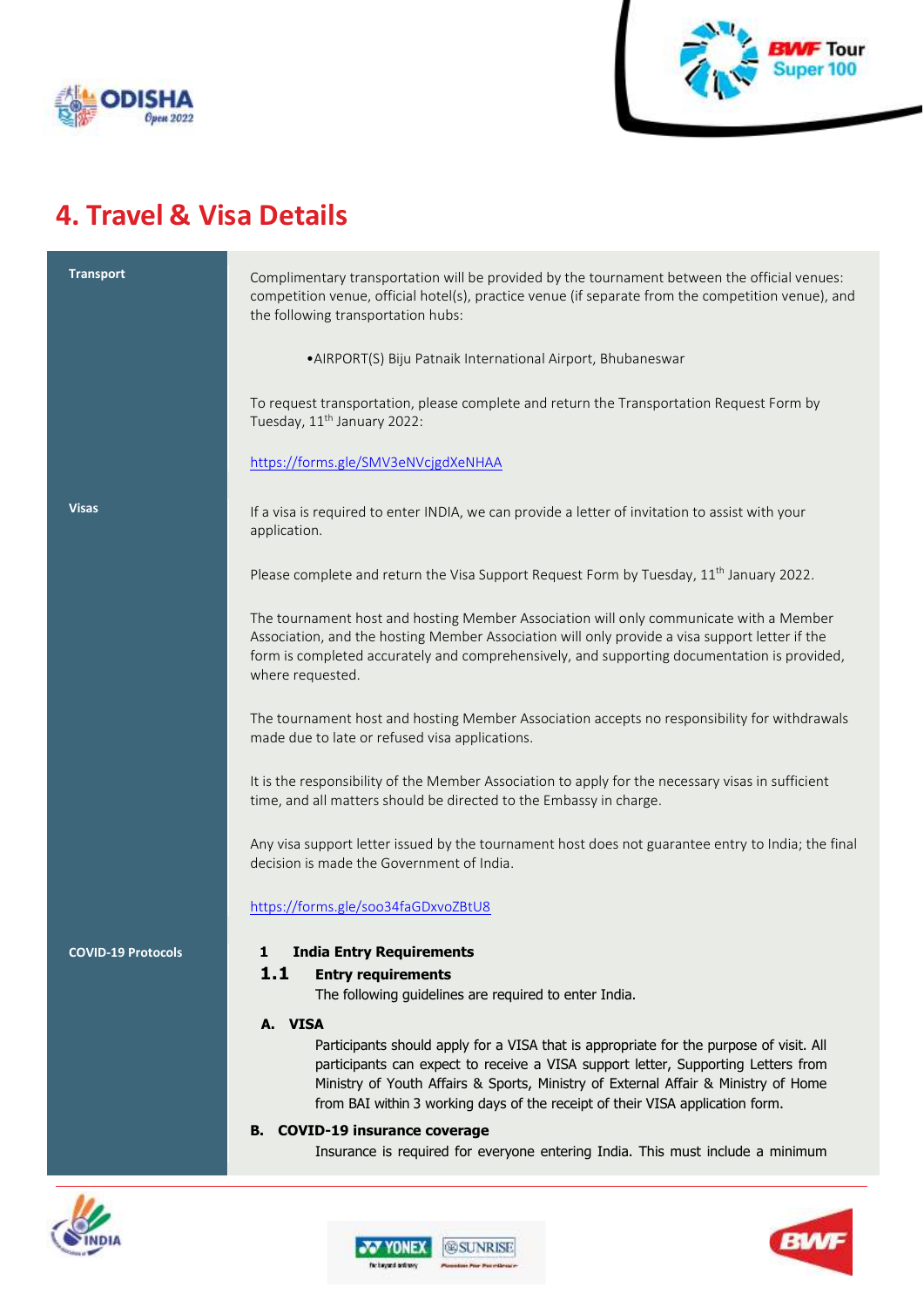



coverage of 100,000USD covering treatment and medical expenses related to COVID- 19 over the total duration of stay in India.

#### **C. Before Planning for Travel:**

All travelers should submit self-declaration form on the online portal [\(www.newdelhiairport.in\)](http://www.newdelhiairport.in/) at least 72 hours before the scheduled travel. They should also give an undertaking on the portal that they would undergo mandatory quarantine for 7 days with self-monitoring of health. Travelers may also seek exemption from institutional quarantine by submitting a negative RT-PCR test report on arrival. This test should have been conducted within 72 hrs. prior to undertaking the journey. The test report should be sent to The Organisers. Each passenger shall also submit a declaration with respect to authenticity of the report and will be liable for criminal prosecution, if found otherwise. The test report could also be produced upon arrival at the point of entry airport in India.

#### **D. During Travel:**

While on board the flight/ ship, required precautions such as wearing of masks, environmental hygiene, respiratory hygiene, hand hygiene etc. are to be observed by airline/ ship staff, crew, and all passengers.

#### **E. On arrival:**

Practice courts will be made available from 23<sup>rd</sup> January 2022. In order to practice, you must have a negative test result on your on-arrival test. Please allow up to 24 hours for this result to be obtained.

The players will be tested at the arrival in the Official Hotel.

Deboarding should be done ensuring social distancing. Thermal screening would be carried out in respect of all the passengers by the health officials present at the airport/ seaport/ Land port. The passengers found to be symptomatic during screening shall be immediately isolated and taken to medical facility as per health protocol. Those having mild/ moderate/ severe symptoms will be admitted to dedicated COVID-19 Health facilities and managed accordingly. If found negative, they shall be advised to further isolate themselves at hotel/ home and self-monitor their health for 4 days.

#### **1.2 Hotel**

The official tournament hotels are KIIT TOWERS & KIIT RESIDENCIES. Athletes can book single rooms or twin-sharing rooms during the quarantine period and tournament period. Note: More details on safety protocols will be issued to all teams soon

#### **1.3 Accreditation**

Players and team entourage that have been tested and obtained a negative result, will be designated green and be given a green accreditation. The green group primarily includes all stakeholders who will come into direct contact with players and team entourage. Everyone within the green group will be required to undertake a COVID-19 test as defined. No personnel can access tournament facilities and transport without an accreditation pass.

#### **Accreditation Zones**

The tournament venue will be divided into two zones – Green and Red. The green zone broadly includes all areas where players, entourage and TO's will be congregating such as the FOP, players 'lounge, secretariat and TO's areas and the red zones include all areas outside of this





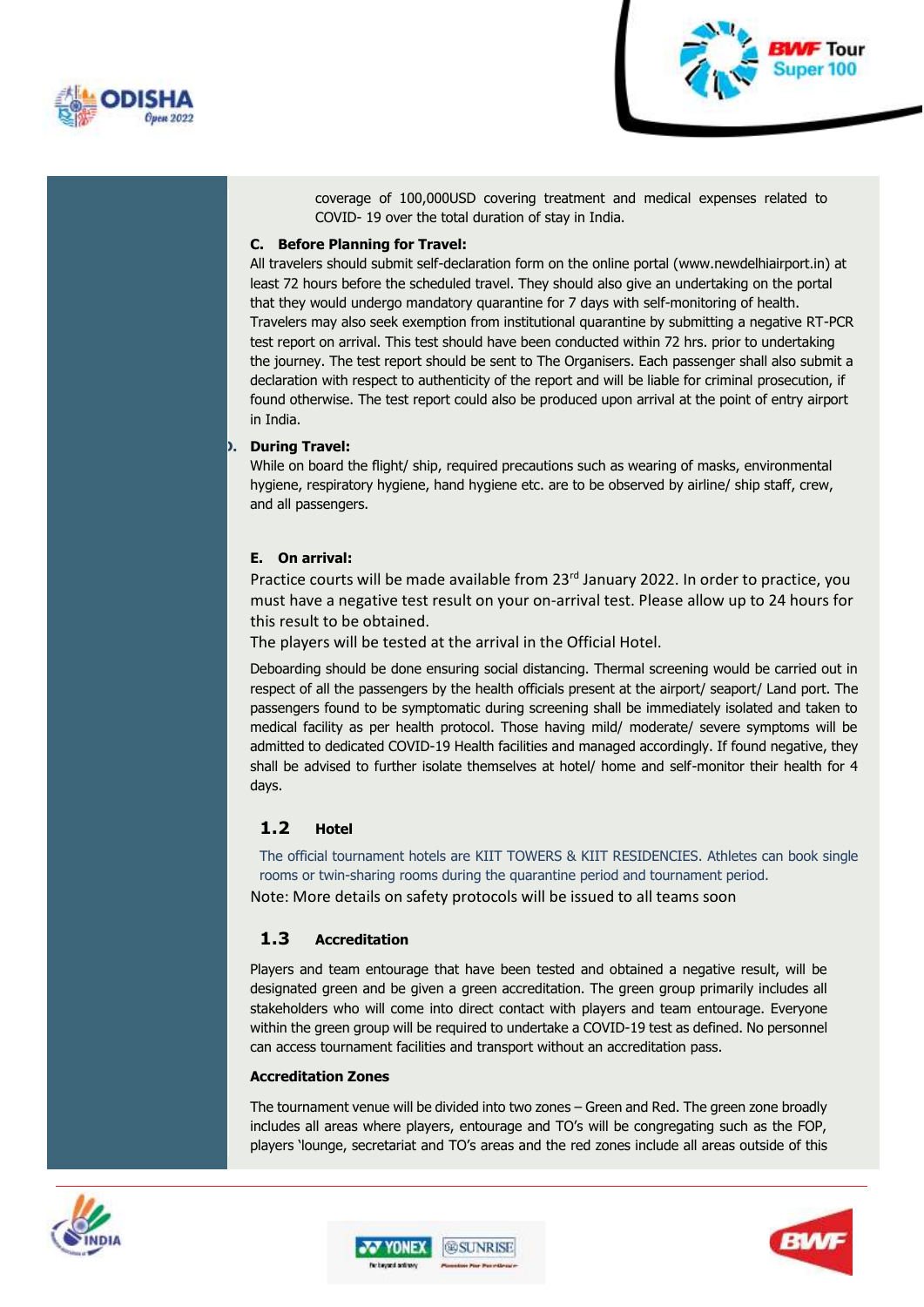



such as spectator and VIP areas.

#### **1.4 Transport between hotel and venue/practice venue**

Each team will be provided with their dedicated transport between the official hotel and the competition venue as well as the practice venue before the tournament starts. The use of the official transport is mandatory throughout the tournament. Players and entourage as well as bus drivers are required to always wear face mask/face shields during transport.

### **1.5**

A: There will be a test on arrival at the Hotel. The host/BAI have the right to charge the participant to pay for this test

B: On demand tests for departure is available on request. All tests will have to be borne by the players or Member Association concerned.

### **2 Protocols for Players and Team Entourage - Post match**

#### **2.1 Media Obligations**

The players will be required to undertake post-match media obligations as outlined in the BWF Regulations. There will however be new protocols in place to ensure the safety of players, media, and translators.

The only media allowed into these areas will be appointed, approved, and managed by BWF. It is mandatory for media and translators appointed by BWF to undergo COVID-19 testing and therefore all interviews carried out in the mixed zone and/or interview area will be conducted by media who have tested negative for COVID-19.

The interviews in the mixed zone and/or interview area will be conducted under physical distancing rules, or any other protocols decided by BWF. Media and translators required to wear face masks. In addition, virtual interviews will be carried out for red group media. These will be organized via Zoom calls. Post-match on court interviews will not be carried out.

#### **2.2 Prize presentations**

Before each presentation, the players will be required to sanitize their hands. Children and other entourage are not permitted in the presentation area.

Prize presenters and ushers are required to wear face mask throughout the ceremony. Shall players request to wear a face mask during the ceremony, this will be allowed. During presentations, physical distancing measures will be followed, and prize presenters will be instructed not to verbally communicate with players. A group photo observing physical distancing rules will be carried out at the end of each presentation.

Further information will be provided at the Team Managers' meeting.

#### **3 Breaches of COVID-19 Safety Protocols**

The BWF has introduced specific penalties for breaches of the COVID-19 safety protocols. An overview of the breaches and penalties can be found under Chapter 2, Section 2.5.1 of the BWF Statutes: <https://corporate.bwfbadminton.com/statutes/>





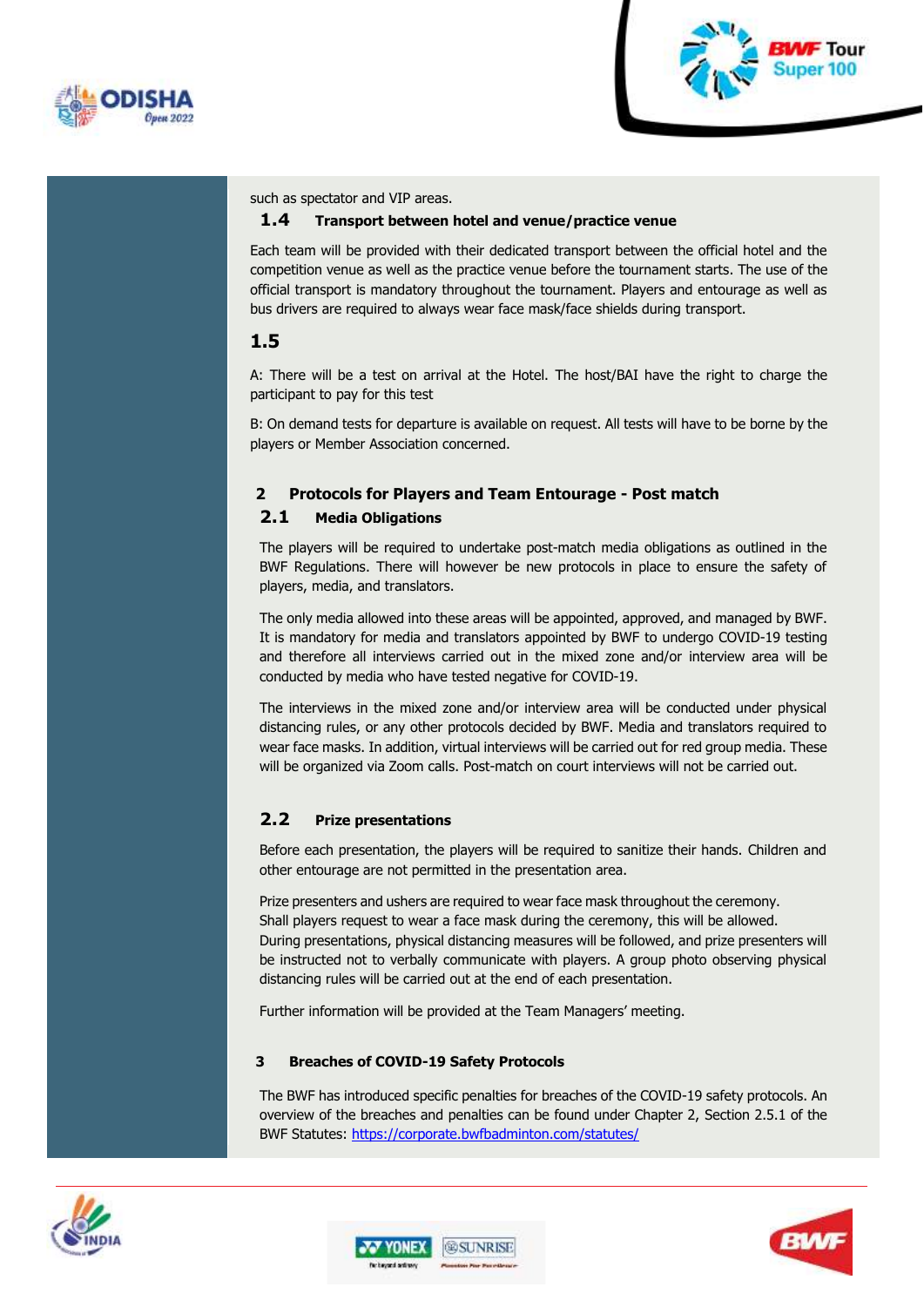



## **5. Accommodation Details**

| Official hotel(s)                                                                                       | <b>Rooms available</b> | <b>Rates</b>                         | <b>Remarks</b>                       |
|---------------------------------------------------------------------------------------------------------|------------------------|--------------------------------------|--------------------------------------|
| <b>KIIT Towers</b>                                                                                      | 36                     | Single: USD\$ 65<br>Double: USD\$ 75 | Inclusive of Breakfast<br>and taxes. |
| <b>KIIT Residency</b>                                                                                   | 60                     | Single: USD\$ 65<br>Double: USD\$ 75 | Inclusive of Breakfast<br>and taxes. |
|                                                                                                         |                        |                                      |                                      |
| Please complete and return the Accommodation Request Form by Tuesday, 11 <sup>th</sup> January 2022.    |                        |                                      |                                      |
|                                                                                                         |                        |                                      |                                      |
|                                                                                                         |                        |                                      |                                      |
| Account Name: Orissa State Badminton Association<br>Account Number: 0061010599961<br>IFSC: ICICI0000061 |                        |                                      |                                      |
| Branch: Main Branch                                                                                     |                        |                                      |                                      |
| Bhubaneswar                                                                                             |                        |                                      |                                      |